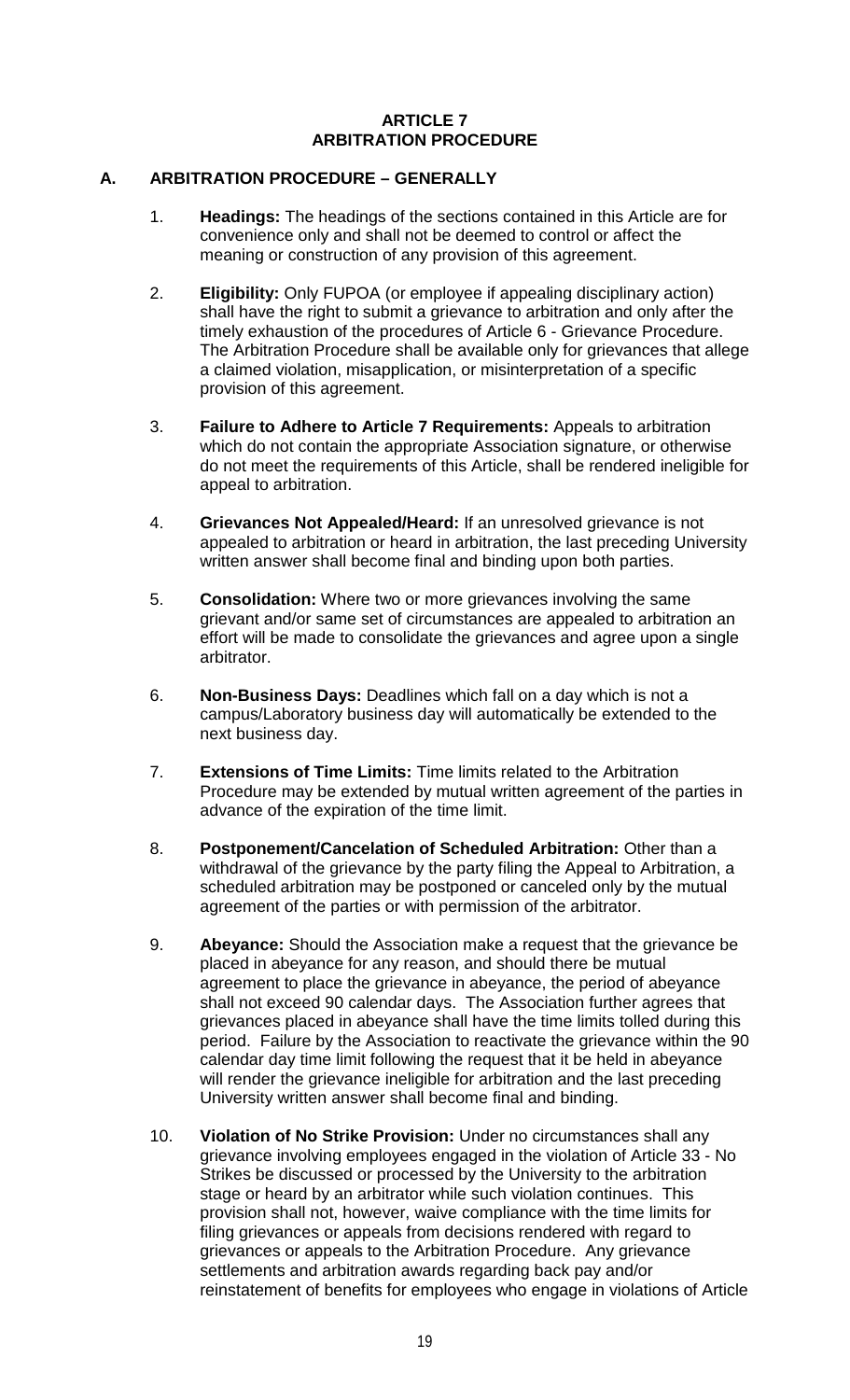33 - No Strikes shall not be made for any period of the time during which violations of Article 33 - No Strikes are occurring or have occurred.

### **B. APPEAL TO ARBITRATION – FILING**

- 1. **Time to File:** An appeal to arbitration must be received by the University's Director of Labor Relations, Office of the President, within 20 calendar days of the issuance of the last preceding University written answer to the Association. Appeals to arbitration which are not submitted within the time limit shall be rendered ineligible for appeal to arbitration.
- 2. **Method of Delivery:** Appeals to arbitration Grievances may be handdelivered to the University's Director of Labor Relations, Office of the President or submitted via email (e-mail address: appealagrievance@ucop.edu) – but will not be accepted by mail or fax. Hand-delivered and emailed appeals to arbitration will be submitted in the same manner as a Step 3 grievance appeal.
- 3. **Content of Appeal to Arbitration:** Each appeal to arbitration, regardless of whether hand-delivered or electronically filed, shall adhere to the following requirements:
	- a. The appeal to arbitration must identify the grievance by the both the campus/location number (if any) and the systemwide number (if assigned) and state that FUPOA is appealing the grievance to arbitration.
	- b. The appeal to arbitration must be signed by the President of FUPOA or designee.
	- c. The appeal to arbitration must include a copy of the completed grievance form.

### **C. DESIGNATION OF UNIVERSITY REPRESENTATIVE**

Within 15 calendar days of receipt of FUPOA's appeal to arbitration of a grievance, the University shall acknowledge receipt of the appeal and shall indicate the University's office of representation for the grievance. The acknowledgment shall indicate the location to which all correspondence and contact should be made relative to the Arbitration Procedure. The acknowledgment shall be directed to [grievance@fupoa.org.](mailto:grievance@fupoa.org)

### **D. ARBITRABILITY DISPUTES**

- 1. When the University has the information upon which to base a challenge to the arbitrability of a grievance and has such information prior to the selection of an arbitrator, the University shall inform the Association in writing of the intent to raise the issue of arbitrability prior to the selection of the arbitrator.
- 2. Should arbitrability be an issue, a separate arbitrator shall be appointed to determine the question of arbitrability unless the parties mutually agree otherwise. Should procedural arbitrability and/or subject matter arbitrability be raised by the University, two arbitration hearings will be held, if necessary, using two different arbitrators with the hearing on the arbitrability of procedure and/or subject matter being held first, unless the parties agree otherwise.

### **E. ARBITRATOR SELECTION**

1. **Time Lines**: Within 30 calendar days of the University's acknowledgment of a grievance having been appealed to arbitration, the Association shall initiate the contact with the designated University representative and take actions necessary to make the selection.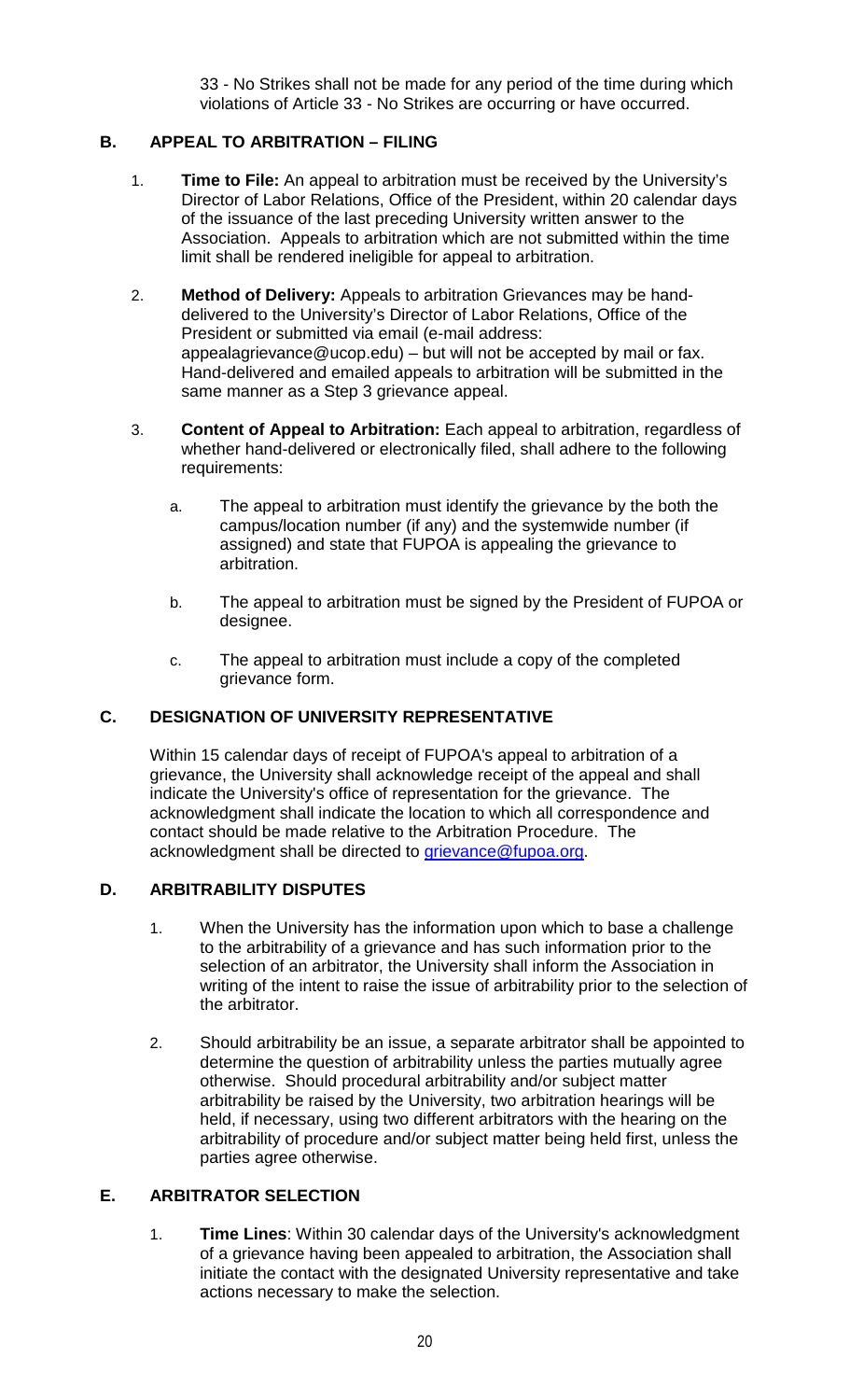- 2. **Selection by Mutual Agreement:** If the parties mutually agree to the selection of the arbitrator, a letter signed by either parties, or an email copied to both parties, shall promptly be sent to the arbitrator notifying him or her of his/her selection and requesting a hearing date. In the event the parties anticipate a hearing involving more than one day, they shall at the time of notice to the arbitrator of his or her selection estimate the number of days the hearing will require. Available arbitration date(s) shall not be any earlier than 21 calendar days from the arbitrator's receipt of his or her selection to hear the arbitration.
- 3. **Selection Absent Mutual Agreement:** On a case by case basis, the parties may agree to the selection of any qualified and available person to serve as an arbitrator. Absent such agreement, the parties must select an arbitrator by alternately striking names from the agreed upon panel contained in Appendix D. The flip of a coin shall determine the party to begin the alternate process of the striking of the names. The remaining name shall be the arbitrator designated to conduct the hearing. This process must be completed within 30 calendar days following the inability of the parties to mutually agree to an arbitrator.
- 4. **Failure to Select Arbitrator:** The failure to select an arbitrator within 30 calendar days of the University's acknowledgement of a grievance or to complete the procedure of C.3 within 30 calendar days following the inability of the parties to mutually agree to an arbitrator (if applicable) shall render the grievance withdrawn and the last preceding University written answer shall become final and binding.

# **F. SCHEDULING ARBITRATION HEARING**

- 1. **Time Lines:** The scheduling of the arbitration hearing date must be accomplished no later than 90 calendar days from the date the grievance was originally appealed to arbitration. Failure to invoke the arbitrator selection process and the arbitration scheduling process, within 90 calendar days will render the grievance ineligible for arbitration and the last preceding University written answer shall become final and binding.
- 2. **Inability to Agree to Arbitration Hearing Date:** Should the parties be unable to agree to a hearing date, the authority to schedule the hearing rests with the arbitrator. The parties may, however, mutually agree in writing in advance to extend the 90-day time limitation. In such cases the arbitrator shall be informed of the parties' mutual agreement and shall be provided with a copy of such written agreement.

# **G. ARBITRATION HEARING - GENERALLY**

- 1. **Scope of Hearing:** Unless there is mutual agreement by both parties to modify the scope of the hearing, the issue to be heard by the arbitrator shall solely and in its entirety be restricted to the matter which was the subject of the grievance as stated at Step 3.
- 2. **Closed Hearings:** Arbitration hearings conducted pursuant to this Article shall be closed unless the parties mutually agree otherwise in advance and in writing.
- 3. **Fair Hearing:** The arbitrator shall have the obligation of assuring that all necessary facts and considerations are brought before him or her by the representatives of the parties at the hearing. In all respects the arbitrator shall assure that the hearing is a fair one.
- 4. **Burden of Proof:** In all cases appealed to arbitration pursuant to the terms of this Article and this Agreement, with the exception of those cases in which the issue is that of actions taken by the University pursuant to Article 8 - Discipline and Dismissal, FUPOA shall have the burden of proceeding and the burden of proof. The burden of proceeding and proof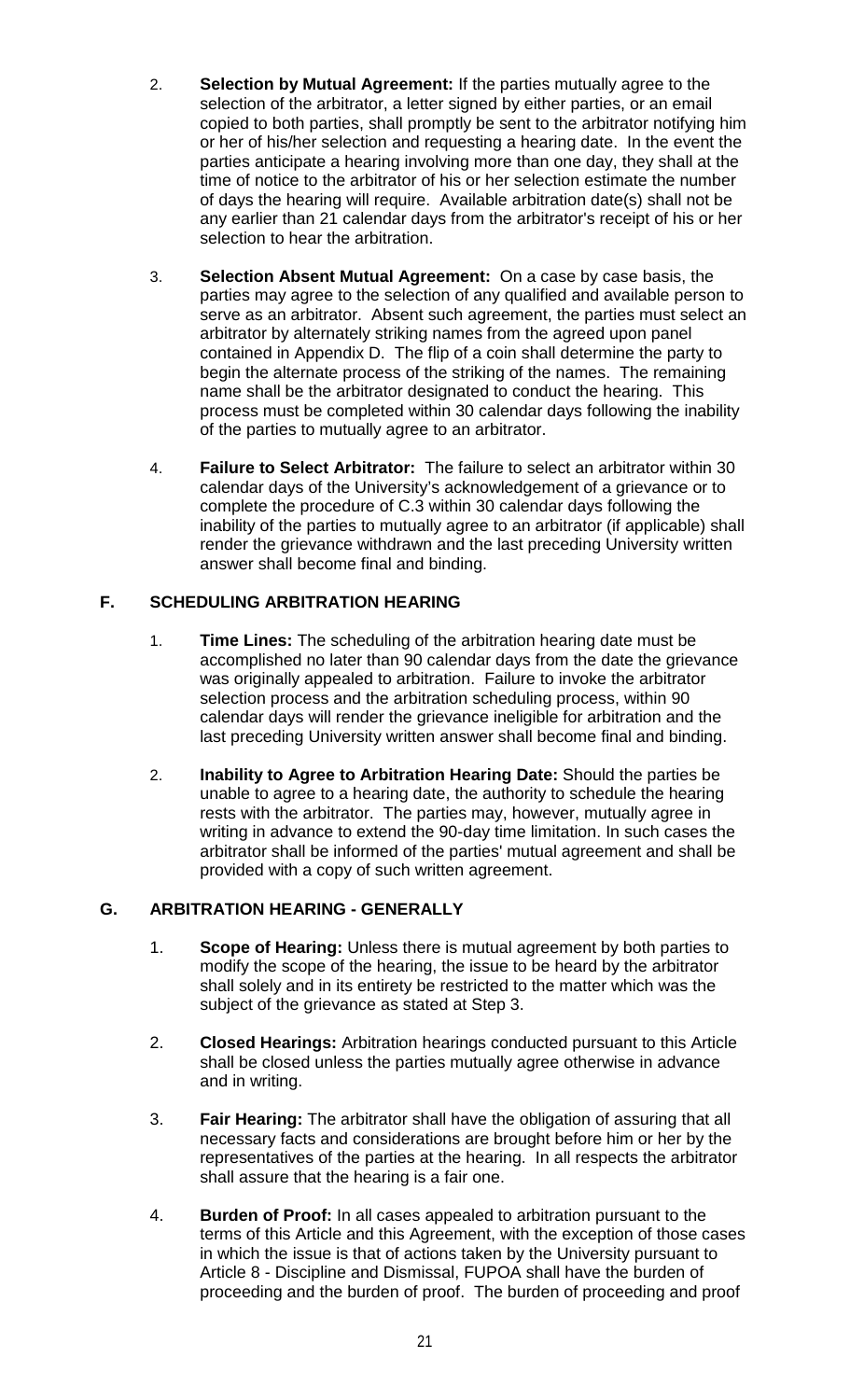in cases in which the issue is that of actions taken by the University pursuant to Article 8 - Discipline and Dismissal, shall be the University's.

#### 5. **Costs:**

- a. **Hearing Costs:** The cost of the arbitrator and expenses of the hearing will be shared equally by the University and FUPOA. If either party or both parties request that a stenographic record of the hearing be made and transcripts provided, the parties shall equally share the entire cost of such service and the cost of the provision of a transcript to each party and the arbitration.
- b. **Canceled Arbitration Hearings:** Absent mutual agreement, the party canceling an arbitration hearing shall be responsible for payment of all cancelation costs, if any.
- c. **Other Expenses:** The University shall not be responsible for any lodging, travel or other expenses incurred by grievants, witnesses or Association representatives with regard to the arbitration hearing.

#### **H. ARBITRATION HEARING – EVIDENCE, SUBPOENAS, AND BRIEFING**

### 1. **Evidence and Testimony:**

- a. **Examination of Witnesses:** The arbitration hearing shall provide an opportunity for FUPOA and the University to examine and cross examine witnesses under oath or affirmation and to submit relevant evidence.
- b. **Relevance and Materiality:** The arbitrator shall be the sole judge of the relevancy and materiality of the evidence and testimony offered. The arbitrator may receive and consider evidence but shall give appropriate weight to any objections made. All evidentiary documents to be considered by the arbitrator shall be noticed or filed at the hearing.
- c. **New Issues/Evidence/Allegations:** FUPOA or the University shall not be able to introduce new issues or allegations at the arbitration hearing. Facts which were known to FUPOA and/or the University but not introduced during the last preceding formal grievance step of the Grievance Procedure shall not be introduced by FUPOA or the University at the arbitration hearing. Rebuttal evidence or testimony is excluded from this limitation.
- d. **Settlement Offers Not Admissible:** Settlement offers made during the Grievance Procedure shall not be introduced as evidence in the arbitration hearing.

#### 2. **Subpoenas/Discovery:**

- a. **Subpoena Witnesses:** The arbitrator shall have the authority to subpoena and require the attendance of witnesses upon the reasonable request of either party but not upon his/her own motion. The expense of service and appearance fees, if any, shall be borne entirely by the party requesting the subpoena of witnesses.
- b. **Subpoena Documents/Witness Lists:** The arbitrator shall have no authority to subpoena documents or records nor shall the parties be required or ordered to produce lists of witnesses prior to the hearing.
- c. **No Discovery:** There shall be no discovery process nor shall either party be required to produce documents or records.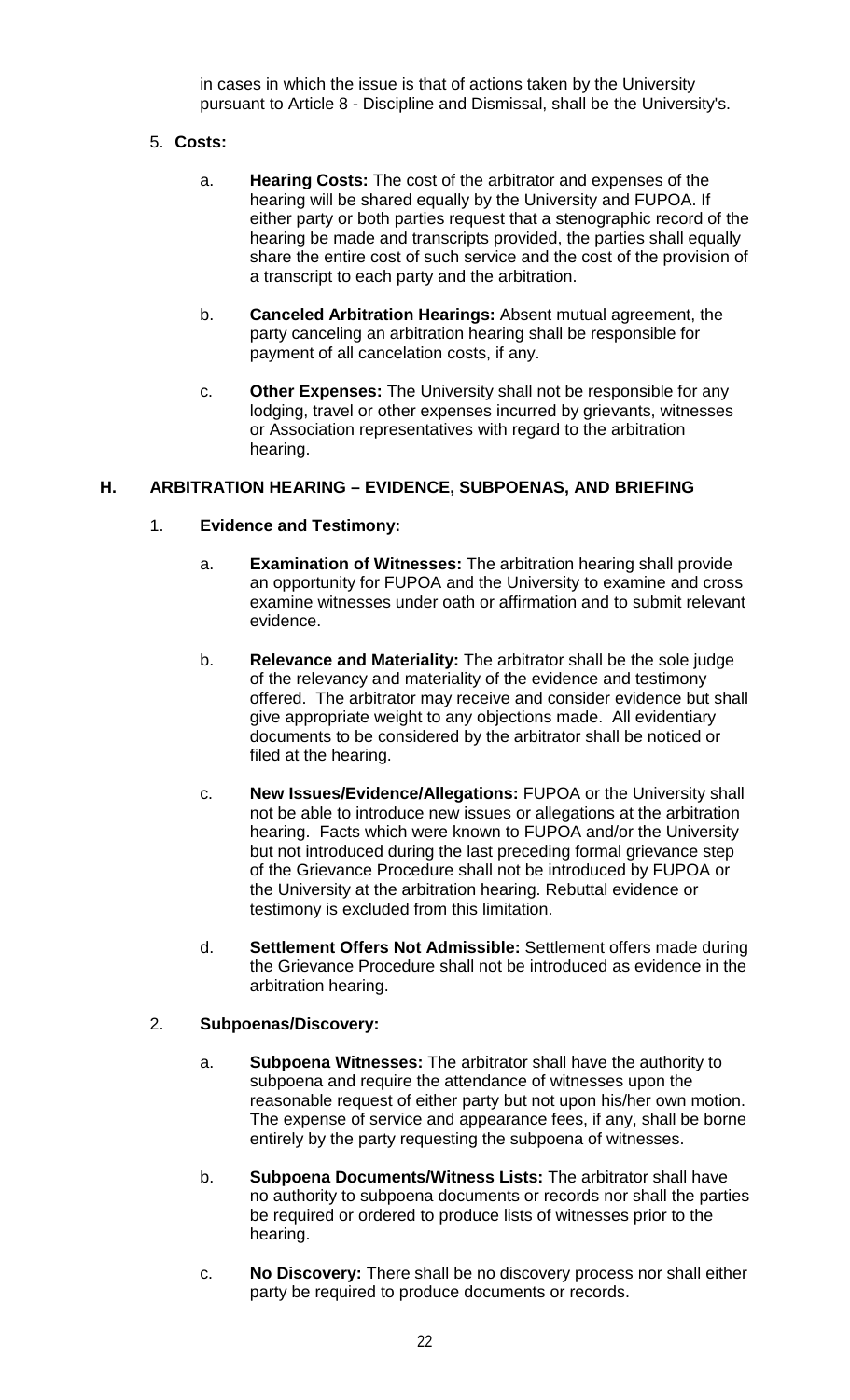3. **Briefing:** Either or both parties may, at their discretion, file briefs with the arbitrator. The order and time limits of briefing shall, on a case by case basis, be as mutually agreed upon by the parties or as specified by the arbitrator. Briefing time limits may be extended if mutually agreed upon by the parties.

# **I. ARBITRATION HEARING – PAY STATUS OF PARTICIPANTS**

- 1. **Representative:** The University shall not be required to grant withoutloss-of-straight-time pay status to more than one employee Association representative for attendance at any one arbitration hearing
- 2. **Grievant:** The grievant (one grievant in a group grievance) shall be in a without loss-of-straight-time pay status at the arbitration hearing.
- 3. **Witnesses:** Witnesses who appear at the arbitration hearing at the request of the Association shall be in a without-loss-of-straight-time pay status for time spent actually giving testimony.
- 4. **Repetitive Witnesses:** Every effort shall be made by the Association and University to avoid the presentation of repetitive witnesses.

## **J. ARBITRATOR AUTHORITY/LIMITATIONS ON AWARD**

- 1. The arbitrator's authority shall be limited to determining whether the University has violated the provision(s) of this Agreement. The arbitrator shall not have jurisdiction or authority to add to, amend, modify, nullify or ignore in any way the provisions of this Agreement and shall not make any award which would, in effect, grant the Association or the employee(s) any matters which were not obtained in the negotiation process.
- 2. The decision of the arbitrator will be restricted to whether there is a violation of the Agreement as set forth in the last preceding written answer of the University. If such a violation is found, the arbitrator shall specify the remedy in accordance with the terms of this Agreement.
- 3. An award of an arbitrator with respect to any grievance which shall be submitted to him or her shall not in any case be made retroactive to a date earlier than 30 calendar days prior to the initiation of the written grievance in Step 1 of the Grievance Procedure.
- 4. If the grievance is sustained in whole or in part, the remedy shall not exceed restoring to the employee the pay, benefits or rights lost as a result of a violation of the Agreement less any compensation from any source, including, but not limited to, Workers' Compensation and Unemployment Insurance benefits.
- 5. With regard to a grievance appealed to arbitration for which in whole or in part the remedy sought involves back wages or other monetary reimbursement, the University shall not, in providing such remedy as a result of an arbitrator's award or a settlement, be required to make any payment of wages or any other monetary reimbursement for:
	- a. Any period of time during which an extension of time limits has been granted at the request of FUPOA;
	- b. Any period of time between the date a hearing was originally scheduled to be held and, due to a request from FUPOA to postpone or change the scheduled hearing, the rescheduled date of the hearing;
	- c. Any period of time earlier than 30 days prior to the date of filing of the Step 1 written grievance; and